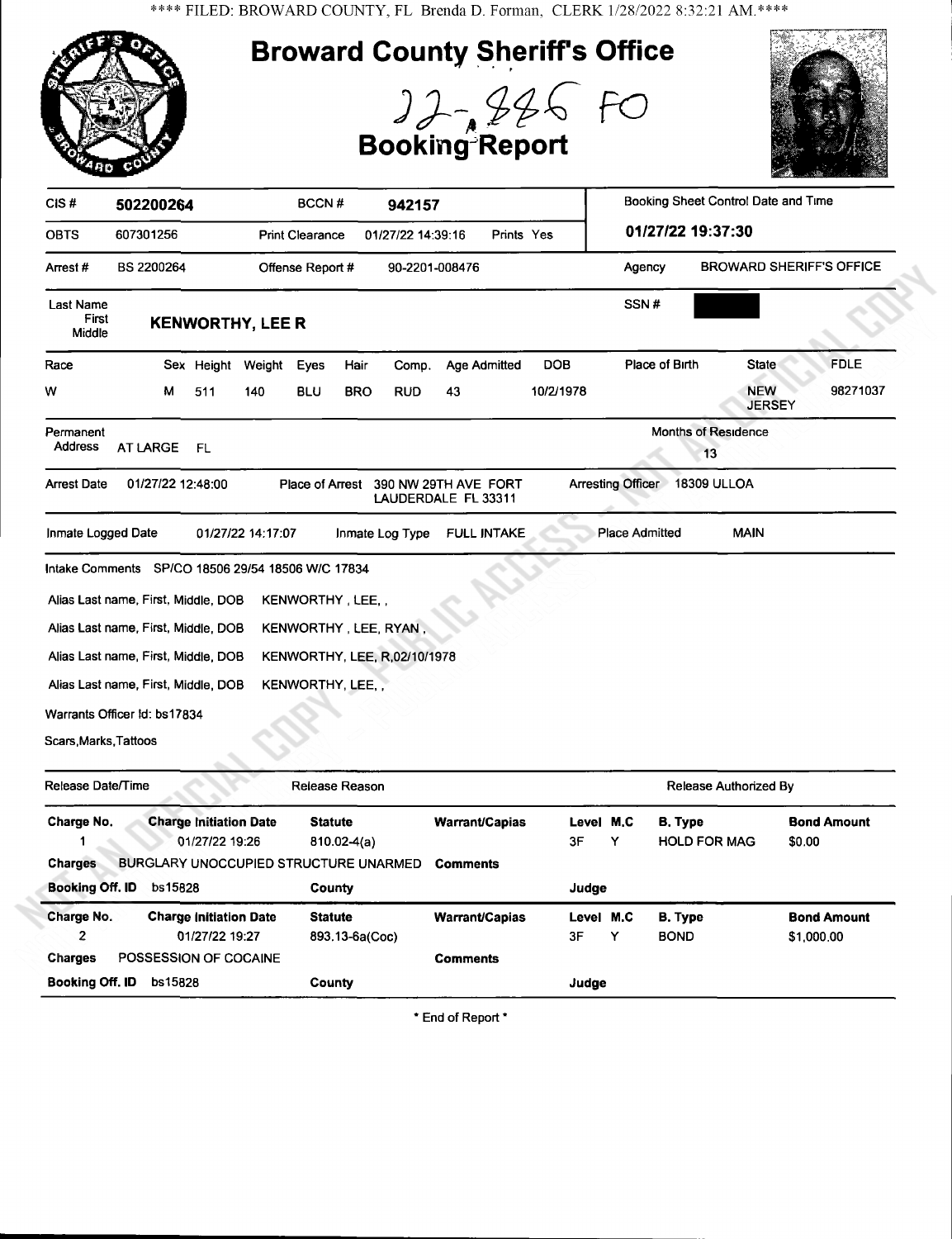| $\frac{1}{2}$ $\frac{1}{2}$ $\frac{1}{2}$ $\frac{1}{2}$ $\frac{1}{2}$ $\frac{1}{2}$ $\frac{1}{2}$ $\frac{1}{2}$ $\frac{1}{2}$ $\frac{1}{2}$ $\frac{1}{2}$ $\frac{1}{2}$ |  |
|-------------------------------------------------------------------------------------------------------------------------------------------------------------------------|--|

| $\Box$ complaint affidavit<br>SHADED FIELDS MUST BE ANSWERED IF DEFENDANT NOT IN CUSTODY<br><b>EX ARREST FORM</b><br>BROWARD COUNTY<br>$\mathbf{r}$<br>OBTS#<br>ARREST#<br>-15<br>SS#<br>Offense Report<br>Local ID #<br><b>FOLE</b><br>FBI<br>Filing Agency<br>90-2201-008476<br>45.<br><b>BROWARD COUNTY SO</b><br>Middle<br><b>SUF</b><br>First<br>Alias/Street Name<br>Citizenship<br>Defendant's Last Name<br><b>LEE R</b><br><b>KENWORTHY</b><br><b>DOB</b><br><b>Birth Place</b><br>Hat<br>Wat<br>Hair<br>Eves<br>Comp<br>Age<br>Sex<br>Race<br>W<br>5'11<br><b>BROW</b><br><b>BLUE</b><br><b>LIGHT</b><br>10/02/1978<br>$N$ J<br>М<br>130<br>43<br>Scars, Marks, TT<br>Permanent Address<br><u>AT LARGE, FORT LAUDERDALE, FL 33311</u><br>Place of Employment<br>Length<br>Local Address' AT LARGE, FORT<br>Residence Type (1) City<br>(2) County<br>(3) Florida<br>(4) Out of State<br>LAUDERDALE, FL 33311<br>Place of Arrest<br>Arresting Officer(s) CCN<br>Breathalyser By/CCN<br>Reading<br>Date/Time Arrested<br>How long defendant in<br><b>Broward County</b><br><b>ULLOA. ADRIAN (18309)</b><br>390 NW 29TH TER. FL. FL<br>01/27/2022<br>12:48<br><b>Transporting Officer/CCN</b><br>PMD $Y \square N$<br>NX<br>Unit<br>Zone<br>Beat<br>Shift<br><b>Trans Unit</b><br><sup>√</sup> Officer Injured Y Π<br>Pick-up Time<br>Time Arrived/BSO<br><b>PATRI</b><br>0505<br>BR4V<br>P-Paraphernalia/<br>E-Heroin<br>M-Manufacture/<br>Туре<br>Activity:<br>T-Traffic<br>N UK<br><b>TYPE / ACTIVITY</b><br>Indication of<br>N-N/A<br>Equipment<br>N-N/A<br>H-Hallucinogen<br>Produce/Cultivate<br>A-Smuggle<br>Alcohol Influence<br>м<br>o<br>□<br>A-Amphetamine<br>S-Synthetic<br>P-Possess<br>M-Marijuana<br>K-Dispense/<br>D-Deliver<br>図<br>□<br>$\Box$<br>Drug Influence<br><b>B-Barbiturate</b><br>O-Opium/Deriv<br>U-Unknown<br>S-Sell<br>Distribute<br>$C+P$<br>E-Use<br>B-Buy<br>C-Cocaine<br>Z-Other<br>Z-Other<br>VIN#L<br>E.<br>Year:<br>Defendant's Vehicle Make: _________<br>$\cdots$ Type:<br>Color:<br>Attach<br>படியம் மாய் பட்ட<br>manual time and an an-<br>Other Identifiers or remarks:<br>Defendant's<br><b>Vehicle Towed To:</b><br>$\frac{1}{2}$ Tag #:<br>100110-011<br>11.19811333<br><b>THEF</b> HOURS<br>Photo<br>誤<br>È.<br>a dia<br>Pr.<br>Name of victim(s) (if corporation, exact legal name and state of incorporation)<br><b>State Of Florida</b> |  |  |  |  |  |  |  |                                                     |  |  |
|------------------------------------------------------------------------------------------------------------------------------------------------------------------------------------------------------------------------------------------------------------------------------------------------------------------------------------------------------------------------------------------------------------------------------------------------------------------------------------------------------------------------------------------------------------------------------------------------------------------------------------------------------------------------------------------------------------------------------------------------------------------------------------------------------------------------------------------------------------------------------------------------------------------------------------------------------------------------------------------------------------------------------------------------------------------------------------------------------------------------------------------------------------------------------------------------------------------------------------------------------------------------------------------------------------------------------------------------------------------------------------------------------------------------------------------------------------------------------------------------------------------------------------------------------------------------------------------------------------------------------------------------------------------------------------------------------------------------------------------------------------------------------------------------------------------------------------------------------------------------------------------------------------------------------------------------------------------------------------------------------------------------------------------------------------------------------------------------------------------------------------------------------------------------------------------------------------------------------------------------------------------------------------------------------------------------------------------------------------------------------------------------|--|--|--|--|--|--|--|-----------------------------------------------------|--|--|
|                                                                                                                                                                                                                                                                                                                                                                                                                                                                                                                                                                                                                                                                                                                                                                                                                                                                                                                                                                                                                                                                                                                                                                                                                                                                                                                                                                                                                                                                                                                                                                                                                                                                                                                                                                                                                                                                                                                                                                                                                                                                                                                                                                                                                                                                                                                                                                                                |  |  |  |  |  |  |  |                                                     |  |  |
|                                                                                                                                                                                                                                                                                                                                                                                                                                                                                                                                                                                                                                                                                                                                                                                                                                                                                                                                                                                                                                                                                                                                                                                                                                                                                                                                                                                                                                                                                                                                                                                                                                                                                                                                                                                                                                                                                                                                                                                                                                                                                                                                                                                                                                                                                                                                                                                                |  |  |  |  |  |  |  |                                                     |  |  |
|                                                                                                                                                                                                                                                                                                                                                                                                                                                                                                                                                                                                                                                                                                                                                                                                                                                                                                                                                                                                                                                                                                                                                                                                                                                                                                                                                                                                                                                                                                                                                                                                                                                                                                                                                                                                                                                                                                                                                                                                                                                                                                                                                                                                                                                                                                                                                                                                |  |  |  |  |  |  |  |                                                     |  |  |
|                                                                                                                                                                                                                                                                                                                                                                                                                                                                                                                                                                                                                                                                                                                                                                                                                                                                                                                                                                                                                                                                                                                                                                                                                                                                                                                                                                                                                                                                                                                                                                                                                                                                                                                                                                                                                                                                                                                                                                                                                                                                                                                                                                                                                                                                                                                                                                                                |  |  |  |  |  |  |  | $\frac{1}{\ln\sqrt{2}}$ and $\frac{1}{\ln\sqrt{2}}$ |  |  |
|                                                                                                                                                                                                                                                                                                                                                                                                                                                                                                                                                                                                                                                                                                                                                                                                                                                                                                                                                                                                                                                                                                                                                                                                                                                                                                                                                                                                                                                                                                                                                                                                                                                                                                                                                                                                                                                                                                                                                                                                                                                                                                                                                                                                                                                                                                                                                                                                |  |  |  |  |  |  |  |                                                     |  |  |
|                                                                                                                                                                                                                                                                                                                                                                                                                                                                                                                                                                                                                                                                                                                                                                                                                                                                                                                                                                                                                                                                                                                                                                                                                                                                                                                                                                                                                                                                                                                                                                                                                                                                                                                                                                                                                                                                                                                                                                                                                                                                                                                                                                                                                                                                                                                                                                                                |  |  |  |  |  |  |  |                                                     |  |  |
|                                                                                                                                                                                                                                                                                                                                                                                                                                                                                                                                                                                                                                                                                                                                                                                                                                                                                                                                                                                                                                                                                                                                                                                                                                                                                                                                                                                                                                                                                                                                                                                                                                                                                                                                                                                                                                                                                                                                                                                                                                                                                                                                                                                                                                                                                                                                                                                                |  |  |  |  |  |  |  |                                                     |  |  |
|                                                                                                                                                                                                                                                                                                                                                                                                                                                                                                                                                                                                                                                                                                                                                                                                                                                                                                                                                                                                                                                                                                                                                                                                                                                                                                                                                                                                                                                                                                                                                                                                                                                                                                                                                                                                                                                                                                                                                                                                                                                                                                                                                                                                                                                                                                                                                                                                |  |  |  |  |  |  |  |                                                     |  |  |
|                                                                                                                                                                                                                                                                                                                                                                                                                                                                                                                                                                                                                                                                                                                                                                                                                                                                                                                                                                                                                                                                                                                                                                                                                                                                                                                                                                                                                                                                                                                                                                                                                                                                                                                                                                                                                                                                                                                                                                                                                                                                                                                                                                                                                                                                                                                                                                                                |  |  |  |  |  |  |  |                                                     |  |  |
|                                                                                                                                                                                                                                                                                                                                                                                                                                                                                                                                                                                                                                                                                                                                                                                                                                                                                                                                                                                                                                                                                                                                                                                                                                                                                                                                                                                                                                                                                                                                                                                                                                                                                                                                                                                                                                                                                                                                                                                                                                                                                                                                                                                                                                                                                                                                                                                                |  |  |  |  |  |  |  |                                                     |  |  |
|                                                                                                                                                                                                                                                                                                                                                                                                                                                                                                                                                                                                                                                                                                                                                                                                                                                                                                                                                                                                                                                                                                                                                                                                                                                                                                                                                                                                                                                                                                                                                                                                                                                                                                                                                                                                                                                                                                                                                                                                                                                                                                                                                                                                                                                                                                                                                                                                |  |  |  |  |  |  |  |                                                     |  |  |
|                                                                                                                                                                                                                                                                                                                                                                                                                                                                                                                                                                                                                                                                                                                                                                                                                                                                                                                                                                                                                                                                                                                                                                                                                                                                                                                                                                                                                                                                                                                                                                                                                                                                                                                                                                                                                                                                                                                                                                                                                                                                                                                                                                                                                                                                                                                                                                                                |  |  |  |  |  |  |  |                                                     |  |  |
|                                                                                                                                                                                                                                                                                                                                                                                                                                                                                                                                                                                                                                                                                                                                                                                                                                                                                                                                                                                                                                                                                                                                                                                                                                                                                                                                                                                                                                                                                                                                                                                                                                                                                                                                                                                                                                                                                                                                                                                                                                                                                                                                                                                                                                                                                                                                                                                                |  |  |  |  |  |  |  |                                                     |  |  |
|                                                                                                                                                                                                                                                                                                                                                                                                                                                                                                                                                                                                                                                                                                                                                                                                                                                                                                                                                                                                                                                                                                                                                                                                                                                                                                                                                                                                                                                                                                                                                                                                                                                                                                                                                                                                                                                                                                                                                                                                                                                                                                                                                                                                                                                                                                                                                                                                |  |  |  |  |  |  |  |                                                     |  |  |
|                                                                                                                                                                                                                                                                                                                                                                                                                                                                                                                                                                                                                                                                                                                                                                                                                                                                                                                                                                                                                                                                                                                                                                                                                                                                                                                                                                                                                                                                                                                                                                                                                                                                                                                                                                                                                                                                                                                                                                                                                                                                                                                                                                                                                                                                                                                                                                                                |  |  |  |  |  |  |  |                                                     |  |  |
|                                                                                                                                                                                                                                                                                                                                                                                                                                                                                                                                                                                                                                                                                                                                                                                                                                                                                                                                                                                                                                                                                                                                                                                                                                                                                                                                                                                                                                                                                                                                                                                                                                                                                                                                                                                                                                                                                                                                                                                                                                                                                                                                                                                                                                                                                                                                                                                                |  |  |  |  |  |  |  |                                                     |  |  |
|                                                                                                                                                                                                                                                                                                                                                                                                                                                                                                                                                                                                                                                                                                                                                                                                                                                                                                                                                                                                                                                                                                                                                                                                                                                                                                                                                                                                                                                                                                                                                                                                                                                                                                                                                                                                                                                                                                                                                                                                                                                                                                                                                                                                                                                                                                                                                                                                |  |  |  |  |  |  |  |                                                     |  |  |
|                                                                                                                                                                                                                                                                                                                                                                                                                                                                                                                                                                                                                                                                                                                                                                                                                                                                                                                                                                                                                                                                                                                                                                                                                                                                                                                                                                                                                                                                                                                                                                                                                                                                                                                                                                                                                                                                                                                                                                                                                                                                                                                                                                                                                                                                                                                                                                                                |  |  |  |  |  |  |  |                                                     |  |  |
|                                                                                                                                                                                                                                                                                                                                                                                                                                                                                                                                                                                                                                                                                                                                                                                                                                                                                                                                                                                                                                                                                                                                                                                                                                                                                                                                                                                                                                                                                                                                                                                                                                                                                                                                                                                                                                                                                                                                                                                                                                                                                                                                                                                                                                                                                                                                                                                                |  |  |  |  |  |  |  |                                                     |  |  |
|                                                                                                                                                                                                                                                                                                                                                                                                                                                                                                                                                                                                                                                                                                                                                                                                                                                                                                                                                                                                                                                                                                                                                                                                                                                                                                                                                                                                                                                                                                                                                                                                                                                                                                                                                                                                                                                                                                                                                                                                                                                                                                                                                                                                                                                                                                                                                                                                |  |  |  |  |  |  |  |                                                     |  |  |
|                                                                                                                                                                                                                                                                                                                                                                                                                                                                                                                                                                                                                                                                                                                                                                                                                                                                                                                                                                                                                                                                                                                                                                                                                                                                                                                                                                                                                                                                                                                                                                                                                                                                                                                                                                                                                                                                                                                                                                                                                                                                                                                                                                                                                                                                                                                                                                                                |  |  |  |  |  |  |  |                                                     |  |  |
|                                                                                                                                                                                                                                                                                                                                                                                                                                                                                                                                                                                                                                                                                                                                                                                                                                                                                                                                                                                                                                                                                                                                                                                                                                                                                                                                                                                                                                                                                                                                                                                                                                                                                                                                                                                                                                                                                                                                                                                                                                                                                                                                                                                                                                                                                                                                                                                                |  |  |  |  |  |  |  |                                                     |  |  |
|                                                                                                                                                                                                                                                                                                                                                                                                                                                                                                                                                                                                                                                                                                                                                                                                                                                                                                                                                                                                                                                                                                                                                                                                                                                                                                                                                                                                                                                                                                                                                                                                                                                                                                                                                                                                                                                                                                                                                                                                                                                                                                                                                                                                                                                                                                                                                                                                |  |  |  |  |  |  |  |                                                     |  |  |
|                                                                                                                                                                                                                                                                                                                                                                                                                                                                                                                                                                                                                                                                                                                                                                                                                                                                                                                                                                                                                                                                                                                                                                                                                                                                                                                                                                                                                                                                                                                                                                                                                                                                                                                                                                                                                                                                                                                                                                                                                                                                                                                                                                                                                                                                                                                                                                                                |  |  |  |  |  |  |  |                                                     |  |  |
|                                                                                                                                                                                                                                                                                                                                                                                                                                                                                                                                                                                                                                                                                                                                                                                                                                                                                                                                                                                                                                                                                                                                                                                                                                                                                                                                                                                                                                                                                                                                                                                                                                                                                                                                                                                                                                                                                                                                                                                                                                                                                                                                                                                                                                                                                                                                                                                                |  |  |  |  |  |  |  |                                                     |  |  |
| Count#<br>Offenses Charged<br>WC# / Citation # (if applicable)<br>FS or Capias/Warrant #                                                                                                                                                                                                                                                                                                                                                                                                                                                                                                                                                                                                                                                                                                                                                                                                                                                                                                                                                                                                                                                                                                                                                                                                                                                                                                                                                                                                                                                                                                                                                                                                                                                                                                                                                                                                                                                                                                                                                                                                                                                                                                                                                                                                                                                                                                       |  |  |  |  |  |  |  |                                                     |  |  |
| <b>BURGL-STRUCTURE UNOCCUPIED/UNARMED.</b>                                                                                                                                                                                                                                                                                                                                                                                                                                                                                                                                                                                                                                                                                                                                                                                                                                                                                                                                                                                                                                                                                                                                                                                                                                                                                                                                                                                                                                                                                                                                                                                                                                                                                                                                                                                                                                                                                                                                                                                                                                                                                                                                                                                                                                                                                                                                                     |  |  |  |  |  |  |  |                                                     |  |  |
| 810.02-44<br>POSSESSION OF COCAINE<br>893 13-6a (214)                                                                                                                                                                                                                                                                                                                                                                                                                                                                                                                                                                                                                                                                                                                                                                                                                                                                                                                                                                                                                                                                                                                                                                                                                                                                                                                                                                                                                                                                                                                                                                                                                                                                                                                                                                                                                                                                                                                                                                                                                                                                                                                                                                                                                                                                                                                                          |  |  |  |  |  |  |  |                                                     |  |  |
|                                                                                                                                                                                                                                                                                                                                                                                                                                                                                                                                                                                                                                                                                                                                                                                                                                                                                                                                                                                                                                                                                                                                                                                                                                                                                                                                                                                                                                                                                                                                                                                                                                                                                                                                                                                                                                                                                                                                                                                                                                                                                                                                                                                                                                                                                                                                                                                                |  |  |  |  |  |  |  |                                                     |  |  |
|                                                                                                                                                                                                                                                                                                                                                                                                                                                                                                                                                                                                                                                                                                                                                                                                                                                                                                                                                                                                                                                                                                                                                                                                                                                                                                                                                                                                                                                                                                                                                                                                                                                                                                                                                                                                                                                                                                                                                                                                                                                                                                                                                                                                                                                                                                                                                                                                |  |  |  |  |  |  |  |                                                     |  |  |
|                                                                                                                                                                                                                                                                                                                                                                                                                                                                                                                                                                                                                                                                                                                                                                                                                                                                                                                                                                                                                                                                                                                                                                                                                                                                                                                                                                                                                                                                                                                                                                                                                                                                                                                                                                                                                                                                                                                                                                                                                                                                                                                                                                                                                                                                                                                                                                                                |  |  |  |  |  |  |  |                                                     |  |  |
| <b>Probable Cause Affidavit:</b>                                                                                                                                                                                                                                                                                                                                                                                                                                                                                                                                                                                                                                                                                                                                                                                                                                                                                                                                                                                                                                                                                                                                                                                                                                                                                                                                                                                                                                                                                                                                                                                                                                                                                                                                                                                                                                                                                                                                                                                                                                                                                                                                                                                                                                                                                                                                                               |  |  |  |  |  |  |  |                                                     |  |  |
| Before me this date personally appeared _ULLOA. ADRIAN (18309)<br>who being first duly sworn deposes and says that on                                                                                                                                                                                                                                                                                                                                                                                                                                                                                                                                                                                                                                                                                                                                                                                                                                                                                                                                                                                                                                                                                                                                                                                                                                                                                                                                                                                                                                                                                                                                                                                                                                                                                                                                                                                                                                                                                                                                                                                                                                                                                                                                                                                                                                                                          |  |  |  |  |  |  |  |                                                     |  |  |
|                                                                                                                                                                                                                                                                                                                                                                                                                                                                                                                                                                                                                                                                                                                                                                                                                                                                                                                                                                                                                                                                                                                                                                                                                                                                                                                                                                                                                                                                                                                                                                                                                                                                                                                                                                                                                                                                                                                                                                                                                                                                                                                                                                                                                                                                                                                                                                                                |  |  |  |  |  |  |  |                                                     |  |  |

*January* (year) 2022  $_{\text{at}}$  390 NW 29TH TER, FORT LAUDERDALE, FL 33311 27 dav of (crime location) the above named defendant committed the above offenses charged and the facts showing probable cause to believe the same are as follows:

On Thursday January 27th, 2022 at approximately 1156HRS I was dispatched to the area of 390 NW 29th Ter, Unincorporated Broward County, FL regarding a burglary to a dwelling in progress. Upon arrival, multiple witnesses pointed to a white man that was walking in a fast pace from the location and got on a yellow bicycle beginning to flee the listed location while 2 other men remained on scene. I was able to make contact with the fleeing white male in which I gave him loud verbal commands to stop fleeing. The white \* \* \* Continued \* \* \*

Under pengities of perjury, I declare that I have read the foregoing and that the facts stated therein are true and correct to the best of my knowledge and belief **ULLOA ADRIAN (18309)** Lauderdale Lakes Officer/Affiant's Signature Officer's Name/CCN Officer's Division STATE OF FLORIDA COUNTY OF BROWARD Sworn to (or affirmed) and subscribed before me this **January**  $2022$  (year), 27  $\_$  day of  $\_$ ULLOA, ADRIAN (name and title), who is personally known to me or has produced by as identification √o 17779 Notary Public, Deputy Clerk of the Court, or Assistant State Attorney Title/Rank and CCN "ZZ JAN ZY PWZI16 DOS SANTOS, RUBEN Print, Type or Stamp Commissioned Name of Notary Public (SEAL) Seventeenth Judicial Circuit FIRST APPEARANCE/ARREST FORM Orig Court **Broward County** State Attorney 2nd State of Florida 3rd Filing Agency (SHOULD ADDITIONAL SPACE BE NEEDED, USE THE PROBABLE CAUSE AFFIDAVIT CONTINUATION (BSO DB#2a)) BSO DB-#2 (Revised 05/00)

Arresting Agency